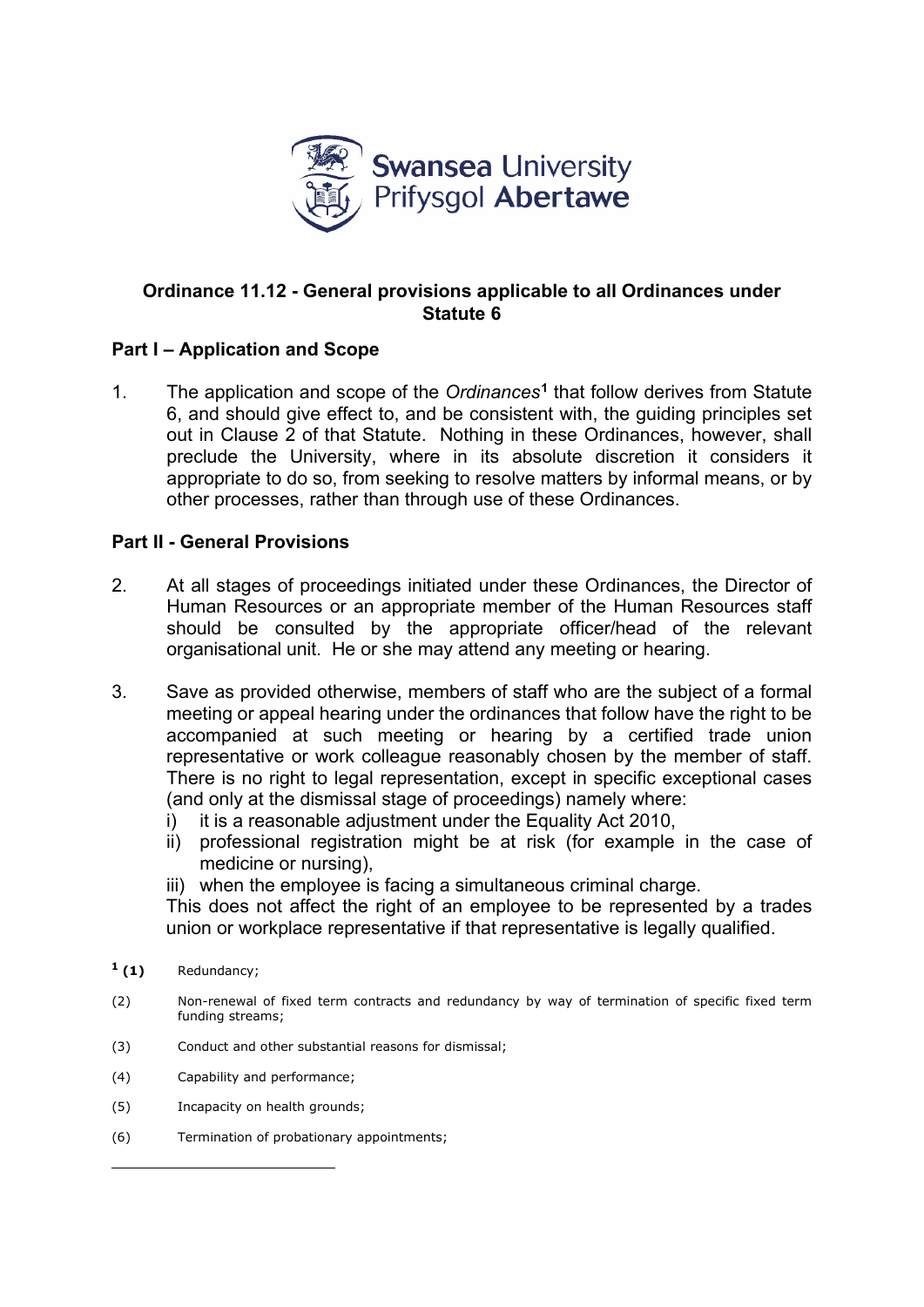- (7) Termination on grounds of illegality;
- (8) Termination of non-substantive positions;
- (9) Staff grievances;
- (10) Appeals.

The member of staff's chosen companion can act as a witness, take a note of the proceedings, address the meeting/hearing and confer with the member of staff but may not answer questions on his/her behalf. It is recognised however, that if a companion is attending under clause 3 (i) above there may be a requirement for them to speak on behalf of the employee, if this is a requirement then it should be raised with the relevant HR representative. It is the member of staff's responsibility to ensure that his or her chosen companion is willing to act and is available to attend the meeting. If the member of staff's chosen companion is unavailable on the proposed date of the meeting/appeal hearing, the meeting/appeal hearing may be postponed by up to five working days at the member of staff's request and subject to the member of staff proposing an alternative time and date within five working days of the original date or otherwise by mutual agreement.

4. All stages of proceedings initiated under these ordinances, all notices and/or all meetings and/or steps should be held, given and/or taken (as appropriate) as soon as possible normally within 25 working days depending on the particular circumstances unless otherwise stated in individual Ordinances or varied by mutual agreement.

#### **"Without prejudice and subject to contract" discussions.**

- 6. Section 111A of the Employment Rights Act 1996 allows for "without prejudice and subject to contract" discussions to take place in order to negotiate Settlement Agreements between the University and the employee as a way to avoid lengthy formal processes.
- 7. Such discussions and subsequent agreements can be used to bring an employment relationship to an end in a mutually agreed way, in situations where the University and the employee feel that their employment relationship is no longer working and a 'clean break' is the best way forward. Such discussions can also be used to reach an agreed and final conclusion to a workplace dispute or issue which does not result in an end to the employment relationship but a mutually agreed position between the parties.
- 8. In such circumstances and where such discussions are in the interests of the University, the Chief Operating Officer is accountable to the Chair of Council for the conduct of all such "without prejudice and subject to contract" discussions, and any subsequent settlement agreements reached.

#### **Part III - Definitions**